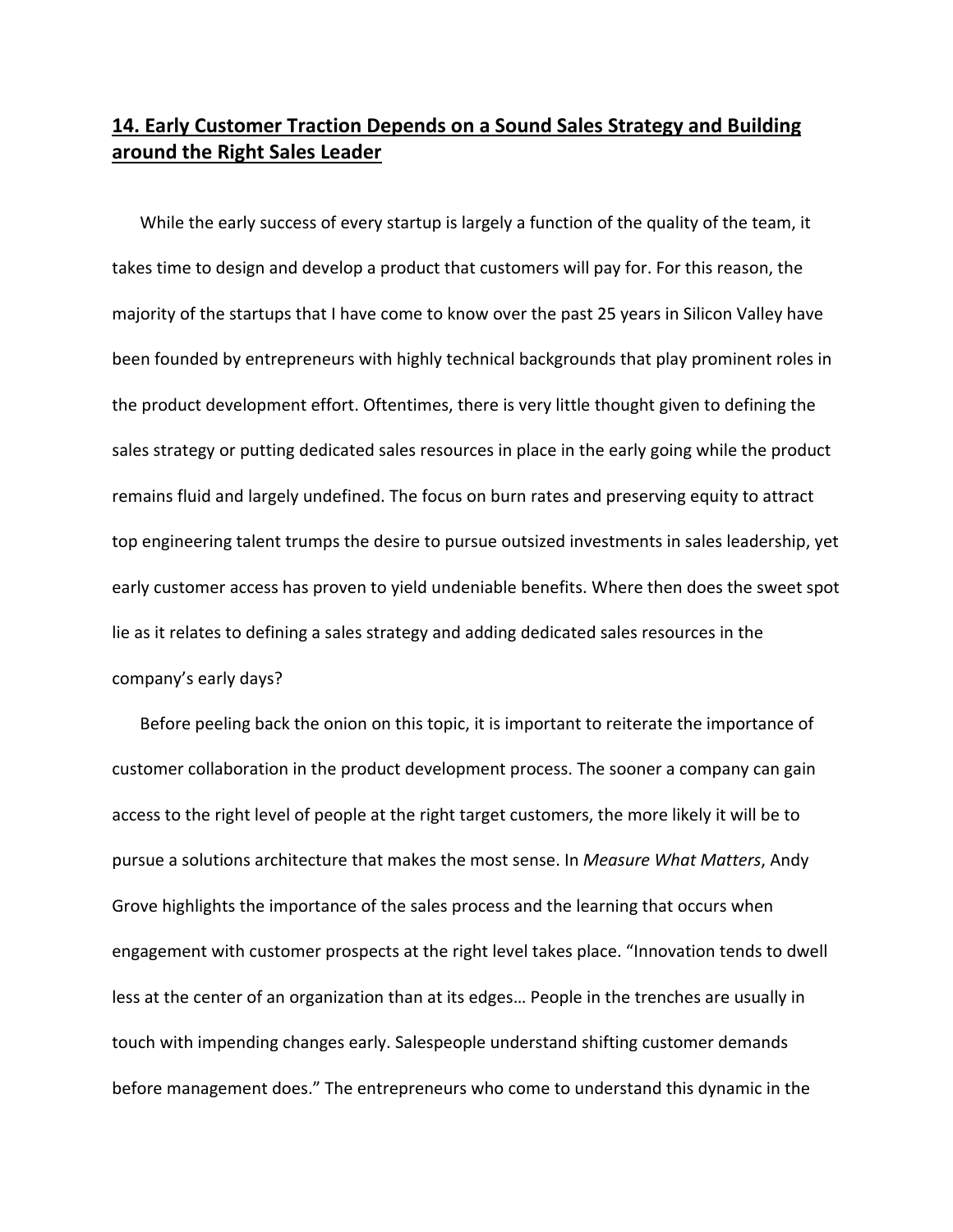startup's earliest days and invest in an effective sales strategy reap outsized benefits from their foresight.

Experienced and proven sales resources with the right relationships will command a healthy compensation package, making the timing of adding the first one all the more critical. One of the most effective strategies I have seen employed in recent years involved the use of a highly‐ specialized sales professional who was initially brought on in a consulting role. There were no long-term commitments initially extended on either side, which afforded both the opportunity to spend some time working together to ensure there was a good fit. Most importantly, this type of arrangement provides the company with an extended litmus test to validate that a cultural fit exists. How does the sales resource work within the context of the existing team and what are the character attributes of the person? Only time and experience working together can reveal these things, which are important to understand before turning a newcomer loose to represent the company in front of its customers.

Unfortunately, this approach is not always a viable option, making the addition of that first dedicated sales resource a milestone that cannot be taken lightly. The best sales leaders are resilient, mentally tough, and tenacious, yet they maintain a level of humility which endears them to both the company and its customers. JPMorgan Chase outlines the qualities they look for in the company manual titled *How We Do Business*: "Have a fierce resolve in everything you do. Demonstrate determination, resiliency, and tenacity. Do not let temporary setbacks become permanent excuses. Use mistakes and problems as opportunities to get better—not reasons to quit." The concept of team must be well understood. In *My Personal Best*, legendary college basketball coach John Wooden was consistent in his message that, "No player is bigger